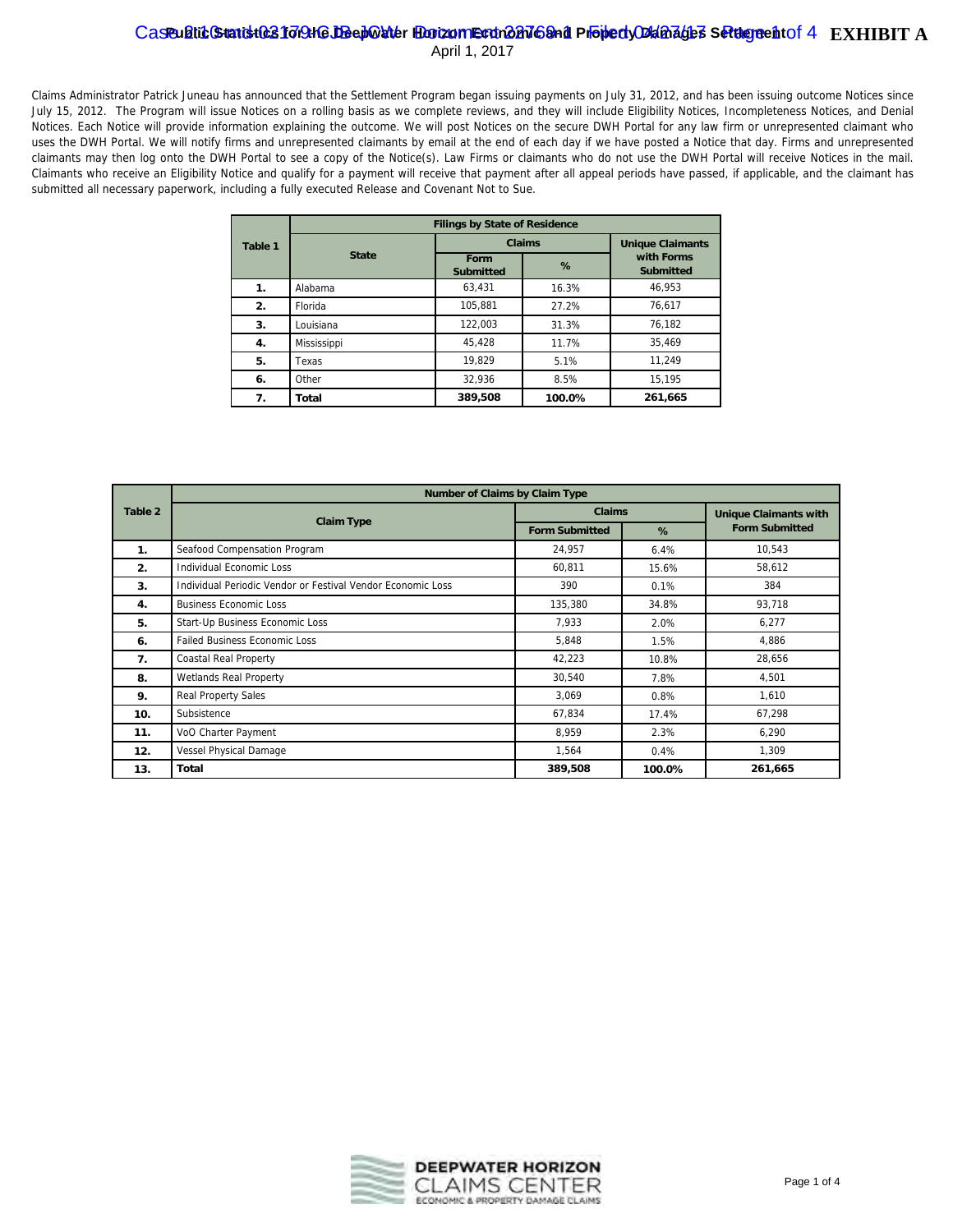# Case Public Btat Ghds7Gr the BeepWater Horizon Economic and Property Damages Settlemget 2 of 4

|  |  |  | April 1, 2017 |
|--|--|--|---------------|
|--|--|--|---------------|

|         | <b>Notices Issued</b>                                          |                       |                                    |              |                                    |                              |                             |                         |                              |              |           |               |                                |
|---------|----------------------------------------------------------------|-----------------------|------------------------------------|--------------|------------------------------------|------------------------------|-----------------------------|-------------------------|------------------------------|--------------|-----------|---------------|--------------------------------|
| Table 3 | <b>Claim Type</b>                                              | Eligible -<br>Payable | Eligible -<br><b>No</b><br>Payment | Incomplete   | <b>Denial</b>                      |                              |                             |                         |                              | Opt-<br>Outs | Withdrawn | <b>Closed</b> | <b>Total</b><br><b>Claims</b>  |
|         |                                                                |                       |                                    |              | <b>Exclusion</b><br><b>Denials</b> | <b>Prior GCCF</b><br>Release | Causation<br><b>Denials</b> | Other<br><b>Denials</b> | Incomplete<br><b>Denials</b> |              |           |               | <b>Issued</b><br><b>Notice</b> |
| 1.      | Seafood Compensation<br>Program                                | 18,998                | 2.688                              | 28           | 52                                 | 2,415                        | 0                           | 1,213                   | 4,629                        | 1,155        | 3,259     | 2,086         | 36,523                         |
| 2.      | Individual Economic Loss                                       | 8,311                 | 2,000                              | 733          | 3,562                              | 2,507                        | 119                         | 4.649                   | 32,015                       | 751          | 5,061     | 3,049         | 62,757                         |
| 3.      | Individual Periodic Vendor or<br>Festival Vendor Economic Loss | 10                    | 0                                  | $\Omega$     | 11                                 | 28                           | 0                           | 83                      | 192                          | 3            | 102       | 43            | 472                            |
| 4.      | <b>Business Economic Loss</b>                                  | 50,251                | 1.779                              | 3.976        | 1.334                              | 887                          | 9,403                       | 4,675                   | 22,120                       | 943          | 23,645    | 16,397        | 135,410                        |
| 5.      | Start-Up Business Economic<br>Loss                             | 1,378                 | 68                                 | 302          | 67                                 | 56                           | 1,101                       | 1.036                   | 2,178                        | 111          | 912       | 779           | 7,988                          |
| 6.      | Failed Business Economic Loss                                  | 205                   | 261                                | 116          | 88                                 | 143                          | 541                         | 1.600                   | 1.715                        | 105          | 395       | 727           | 5,896                          |
| 7.      | Coastal Real Property                                          | 29.721                | 69                                 | 3            | 14                                 | 957                          | $\Omega$                    | 5.834                   | 1,698                        | 376          | 1.181     | 2,556         | 42,409                         |
| 8.      | Wetlands Real Property                                         | 12,373                | 18                                 | 129          | 44                                 | 95                           | $\Omega$                    | 8.931                   | 233                          | 92           | 1.754     | 3,826         | 27,495                         |
| 9.      | <b>Real Property Sales</b>                                     | 863                   | $\overline{7}$                     | $\Omega$     | 11                                 | 88                           | 37                          | 685                     | 103                          | 20           | 1.123     | 176           | 3.113                          |
| 10.     | Subsistence                                                    | 40,727                | 756                                | 259          | 37                                 | 2,350                        | 0                           | 9.714                   | 10,448                       | 266          | 1.343     | 1,838         | 67,738                         |
| 11.     | VoO Charter Payment                                            | 7,123                 | 16                                 | $\mathbf{1}$ | 16                                 | 0                            | 0                           | 609                     | 793                          | 91           | 83        | 175           | 8,907                          |
| 12.     | Vessel Physical Damage                                         | 845                   | 28                                 | $\mathbf{1}$ | $\overline{7}$                     | $\Omega$                     | $\Omega$                    | 173                     | 285                          | 19           | 82        | 120           | 1,560                          |
| 13.     | Total                                                          | 170.805               | 7.690                              | 5,548        | 5,243                              | 9,526                        | 11,201                      | 39.202                  | 76.409                       | 3,932        | 38.940    | 31,772        | 400.268                        |

|         | <b>Payment Information</b>                                     |                                                                |                  |                        |                  |                      |                  |                                 |  |  |
|---------|----------------------------------------------------------------|----------------------------------------------------------------|------------------|------------------------|------------------|----------------------|------------------|---------------------------------|--|--|
| Table 4 |                                                                | <b>Eligibility Notices Issued with</b><br><b>Payment Offer</b> |                  | <b>Accepted Offers</b> |                  | <b>Payments Made</b> |                  |                                 |  |  |
|         | <b>Claim Type</b>                                              | <b>Number</b>                                                  | Amount           | <b>Number</b>          | Amount           | <b>Number</b>        | Amount           | Unique<br><b>Claimants Paid</b> |  |  |
| 1.      | Seafood Compensation Program                                   | 18.998                                                         | \$2,239,166,574  | 18.981                 | \$2,236,818,512  | 18,970               | \$2,232,658,745  | 5,382                           |  |  |
| 2.      | <b>Individual Economic Loss</b>                                | 8,311                                                          | \$110,525,989    | 7.882                  | \$105,374,654    | 7,617                | \$98,214,661     | 7,617                           |  |  |
| 3.      | Individual Periodic Vendor or Festival Vendor Economic<br>Loss | 10                                                             | \$93.497         | 10                     | \$93.497         | 10                   | \$93,497         | 10                              |  |  |
| 4.      | <b>Business Economic Loss</b>                                  | 50,251                                                         | \$7,756,772,672  | 48,859                 | \$7,187,985,338  | 47,400               | \$6,543,877,427  | 42,767                          |  |  |
| 5.      | Start-Up Business Economic Loss                                | 1,378                                                          | \$190,395,255    | 1,287                  | \$177,817,909    | 1,237                | \$173,041,037    | 1.164                           |  |  |
| 6.      | <b>Failed Business Economic Loss</b>                           | 205                                                            | \$25,213,885     | 182                    | \$22,332,814     | 151                  | \$15,779,357     | 150                             |  |  |
| 7.      | Coastal Real Property                                          | 29,721                                                         | \$162,888,932    | 29,371                 | \$161,309,133    | 29,186               | \$160.633.481    | 22,862                          |  |  |
| 8.      | Wetlands Real Property                                         | 12,373                                                         | \$227,796,715    | 10,944                 | \$215,102,661    | 10,651               | \$212,918,883    | 2,515                           |  |  |
| 9.      | Real Property Sales                                            | 863                                                            | \$40,460,619     | 861                    | \$40,460,446     | 861                  | \$40,460,446     | 763                             |  |  |
| 10.     | Subsistence                                                    | 40.727                                                         | \$447,706,950    | 34.697                 | \$390,278,507    | 31,937               | \$346.839.514    | 31,937                          |  |  |
| 11.     | VoO Charter Payment                                            | 7,123                                                          | \$283,283,869    | 7,112                  | \$283,115,169    | 7,106                | \$282,902,769    | 5,400                           |  |  |
| 12.     | Vessel Physical Damage                                         | 845                                                            | \$12,901,266     | 842                    | \$12,871,469     | 842                  | \$12,871,469     | 774                             |  |  |
| 13.     | <b>Totals on DWH Releases</b>                                  | 170,805                                                        | \$11,497,206,223 | 161,028                | \$10,833,560,109 | 155,968              | \$10,120,291,287 | 114,971                         |  |  |
| 14.     | 40% Request                                                    |                                                                |                  |                        |                  | 3,379                | \$57,588,019     | 3,379                           |  |  |
| 15.     | 6% Refund                                                      |                                                                |                  |                        |                  | 3.044                | \$7,970.581      | 2,577                           |  |  |
| 16.     | <b>Total Payments</b>                                          |                                                                |                  |                        |                  | 162,391              | \$10.185.849.887 | 119,454                         |  |  |

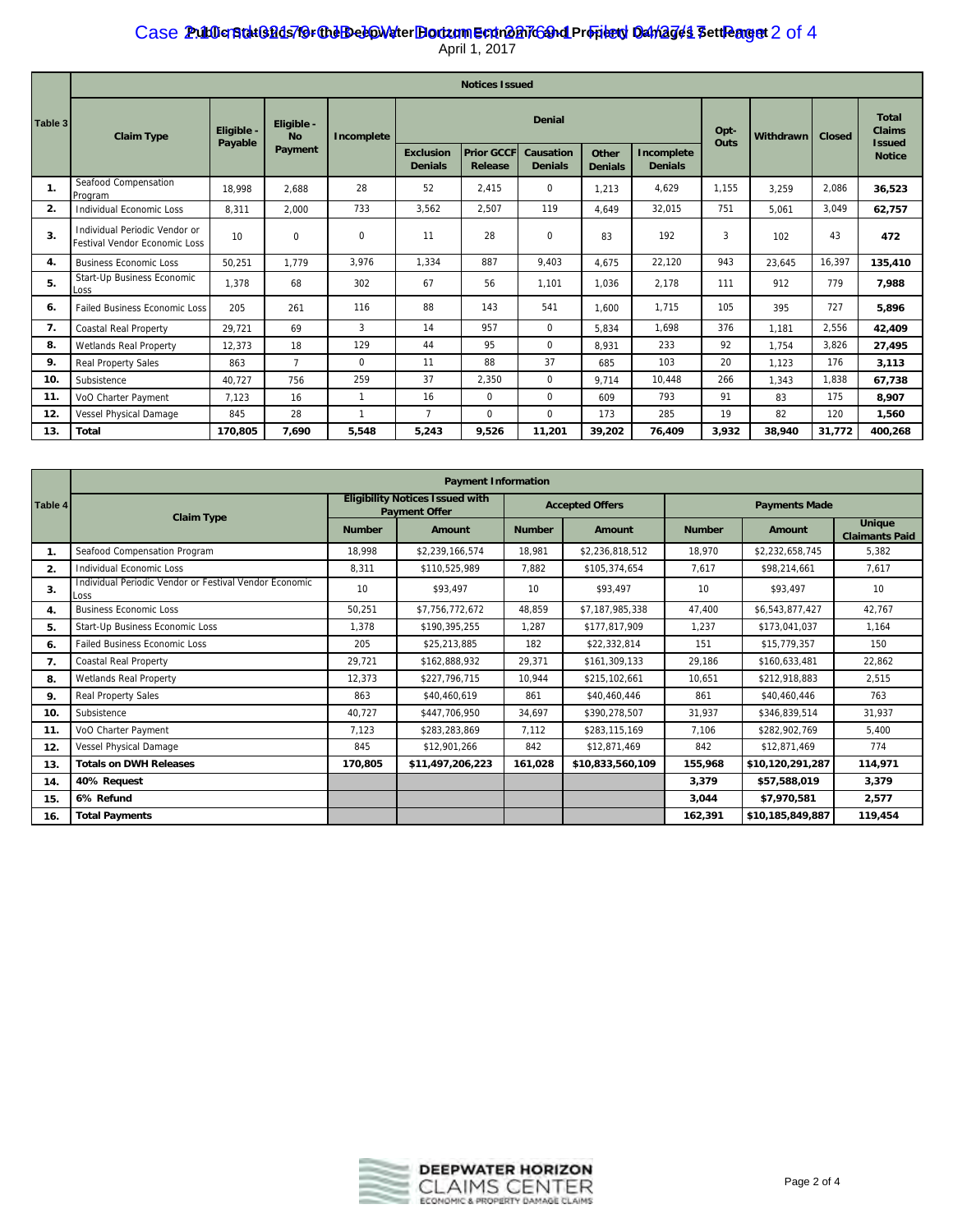#### Case ublic Statistics fo ethe Deepwater Horizon Economic and Property Damages Settlement of 4 April 1, 2017

|                   | <b>Appeals Received</b>                      |                        |                         |                      |  |  |  |  |  |
|-------------------|----------------------------------------------|------------------------|-------------------------|----------------------|--|--|--|--|--|
| <b>Table</b><br>5 | <b>Resolved Appeals</b>                      |                        |                         |                      |  |  |  |  |  |
|                   | <b>Appeal Status</b>                         | <b>BP Appeals</b>      | <b>Claimant Appeals</b> | <b>Total Appeals</b> |  |  |  |  |  |
| 1.                | Resolved by Panel Decision                   | 3,448                  | 3,081                   | 6,575                |  |  |  |  |  |
| 2.                | Discretionary Court Review Granted           | 160                    | 289                     | 455                  |  |  |  |  |  |
| 3.                | Resolved by Parties                          | 1.648                  | 136                     | 1.782                |  |  |  |  |  |
| 4.                | Withdrawn                                    | 509                    | 253                     | 759                  |  |  |  |  |  |
| 5.                | Administratively Closed                      | 556                    | 317                     | 886                  |  |  |  |  |  |
| 6.                | Inactive Under Reconsideration/Re-<br>Review | 389                    | 0                       | 386                  |  |  |  |  |  |
| 7.                | Remand to Claims Administrator               | 381                    | 619                     | 1,069                |  |  |  |  |  |
| 8.                | Return for Review Under Policy 495           | 1,445                  | 90                      | 1,576                |  |  |  |  |  |
| 9.                | <b>Total</b>                                 | 8,536                  | 4,785                   | 13,488               |  |  |  |  |  |
|                   |                                              | <b>Pending Appeals</b> |                         |                      |  |  |  |  |  |
| 10.               | In "Baseball" Process                        | 387                    | 80                      | 468                  |  |  |  |  |  |
| 11.               | In "Non-Baseball" Process                    | $\Omega$               | 443                     | 443                  |  |  |  |  |  |
| 12.               | Submitted to Panel                           | 185                    | 306                     | 489                  |  |  |  |  |  |
| 13.               | Under Discretionary Court Review             | 44                     | 321                     | 352                  |  |  |  |  |  |
| 14.               | <b>Total</b>                                 | 616                    | 1,150                   | 1,752                |  |  |  |  |  |
|                   |                                              | <b>Grand Total</b>     |                         |                      |  |  |  |  |  |
| 15.               |                                              | 9,152                  | 5.935                   | 15,240               |  |  |  |  |  |